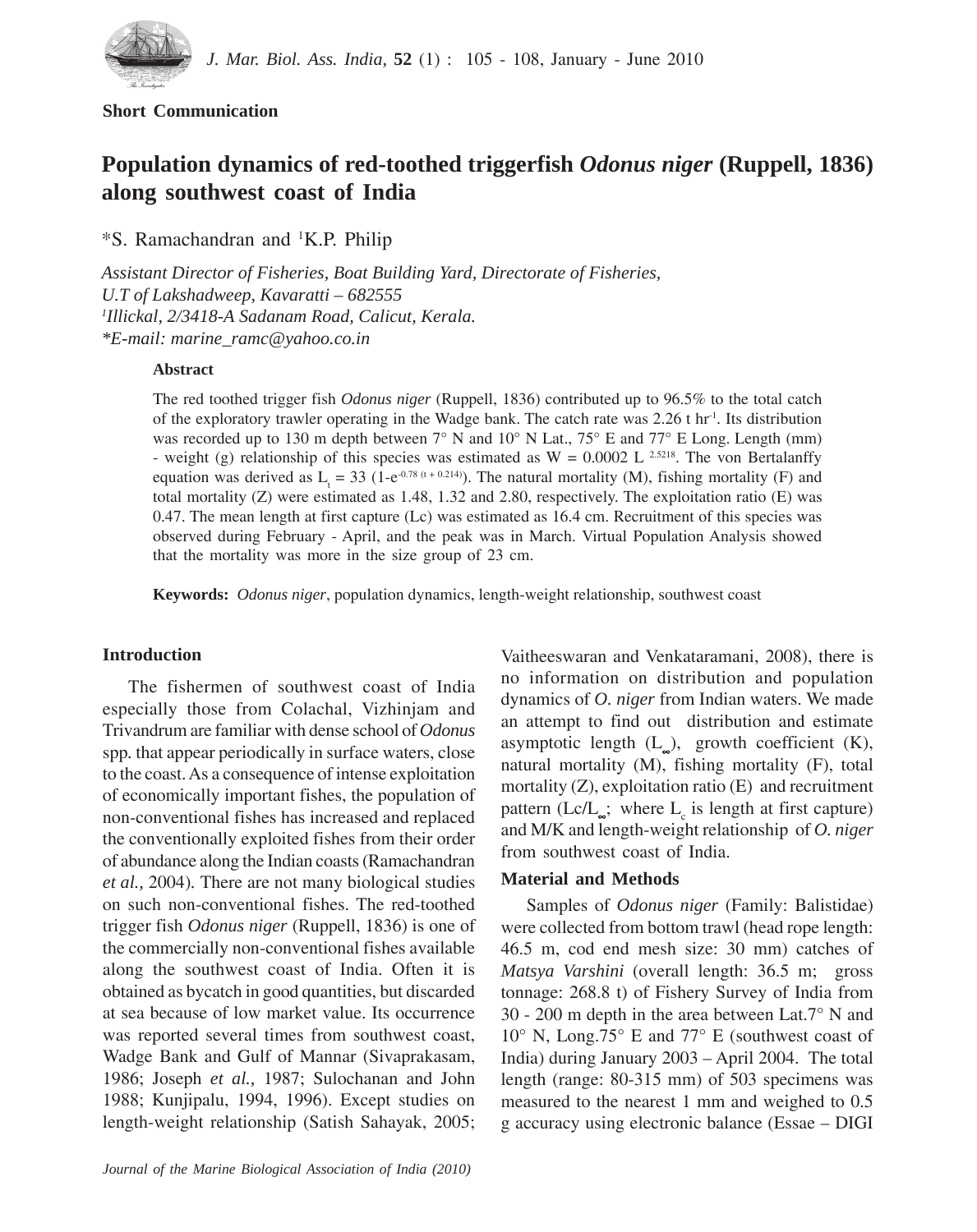DS **–** 450 ss). The von Bertalanffy growth parameters, namely, L<sub>∞</sub> and K were estimated by length frequency (in discrete series) analysis using computer program ELEFAN I as suggested by Pauly and David (1981) and Saeger and Gayanilo (1986)**.**

The natural mortality (M) was estimated using the empirical relationship derived by Pauly (1980) as follows:

Log  $_{10}$  M = -0.0066-0.279 Log  $_{10}$  L<sub>∞</sub>+0.6543 Log **<sup>10</sup>** K+ 0.4634 Log **10** T

where, L is expressed in cm and  $T(29^{\circ}C)$  is the mean annual environmental temperature. The  $t_0$  was estimated following the empirical formula derived by Pauly (1979) as given below:

Log<sub>10</sub> (-t<sub>0</sub>) = -0.3922-0.2752  $log_{10} L_{\infty}$  -1.038  $log_{10} K$ .

The total mortality (Z) was estimated by the length –converted catch curve method (Pauly, 1983). Fishing mortality (F) was estimated by subtracting M from Z and exploitation rate  $(E)$  from  $E = F/Z$ (Gulland, 1971). Relative yield-per-recruit (Y/R) was obtained from the estimated growth parameter and probability of capture by length (Pauly and Soriano, 1986). All other calculations were made using ELEFAN program developed by ICLARM. Length-weight relationship was estimated by least square method using the formula of  $W = aL<sup>b</sup>$ . The relative condition factor (Kn) was calculated by following the equation  $Kn = W/w$ , (where  $W=$ 



Fig. 1. Relative condition factor (Kn) in respect to different length groups

*Journal of the Marine Biological Association of India (2010)*

estimated weight and  $w =$  calculated weight (Le Cren, 1951).

#### **Results and Discussion**

*Length-weight relationship:* The total length in the samples ranged between 80 and 315 mm and the body weight between 14 and 389 g. However, there was only one fish above 270 mm recorded. The length-weight relationship of *O. niger* was W = 0.0002 L 2.5218. *O. niger* increased in weight by a power of cube and less than cube of length. Randall *et al.* (1990) studied the length-weight relationship of *O. niger* in Pacific Ocean and reported the slope value of 3.0. Satish Sahayak (2005) reported b value of 2.08 from Gulf of Mannar, whereas Vaitheeswaran and Venkataramani (2008) reported  $b = 2.1 - 2.2$ . The differences in slope value may be due to difference in the growth between localities. Fig. 1 indicates the variations in the mean values of Kn with respect to different length groups. The smaller size groups have higher Kn value compared to larger size groups indicating well being of smaller fish. Kn would also reflect maturation and spawning of the fish (Nair *et al*., 1983).

*Growth parameters:* Fig. 2 shows the restructured length distribution for the computed growth curve. The von Bertalanffy growth equation for *O. niger* was estimated as  $L_t = 33 (1-e^{-0.78 (t + 0.214)})$  $(L<sub>n</sub> = 33.0$  cm and  $K = 0.78$  year<sup>-1</sup>). However, the maximum length of this species has been reported as 50 cm (Smith and Heemstra, 1986). The present species is relatively moderate in growth  $(K= 0.78)$ . According to Sparre and Venema (1993) fishes with moderate K are characteristic with moderate natural mortality, and it is related to age and size of the fish. The M value is 1.48, and the M/K ratio of *O. niger*



Fig. 2. Growth parameters of *Odonus niger* during January 2003 - March 2004 estimated by ELEFAN  $(L<sub>∞</sub> = 33 cm and K = 0.78 year<sup>-1</sup>)$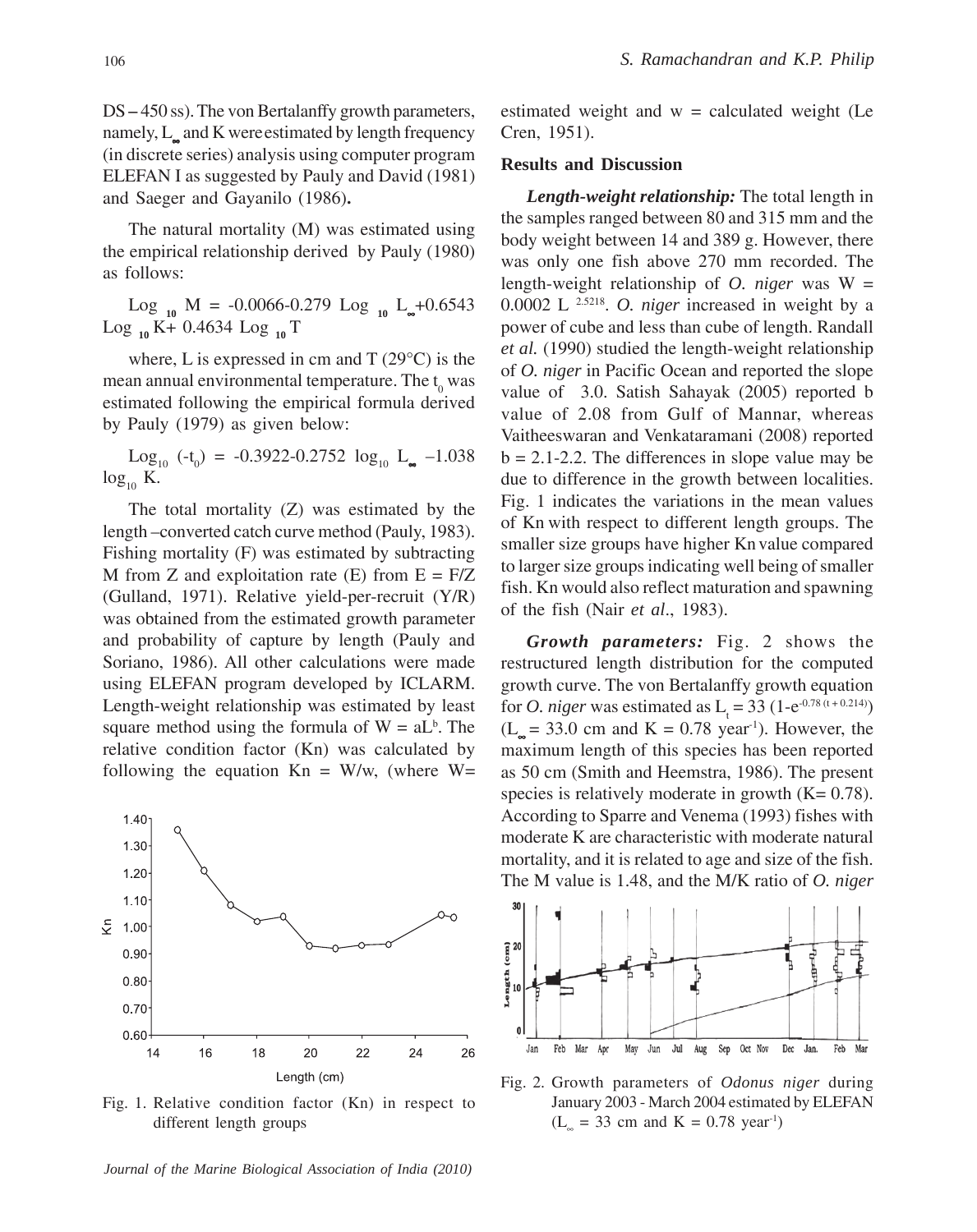is 1.89. The M/K ratio is found to be in close proximity limit among the closely related species (Beverton and Holt, 1959). The M/K ratio in fishes generally falls within the range of  $1.5 - 2.5$ .

The total mortality  $(Z)$  and fishing mortality  $(F)$ were 2.80 and 1.32, respectively. Fig. 3 represents the catch curve constructed for estimation of Z. The darkened quadrilateral represents the points used for estimating Z through least square. The open circles represent points either not fully recruited or nearing L<sub>∞</sub> and hence not considered for calculation. Good fit to the descending right hand limits of the catch curve was considered.



Fig. 3. Length - converted catch curve of *Odonus niger*

Exploitation ratio (E) was estimated as 0.47. As the E is < 0.5, it appears that the stock of *O. niger* along southwest coast is not under much fishing pressure. According to Gulland (1971), if the E is >0.5, the stock may be considered as overfished. The results of Virtual Population Analysis showed that F increases to a maximum at 23 cm (Fig. 4).

*Recruitment pattern:* The peak of normal distribution was inferred by NORMSEP program



Fig. 4. Virtual Population Analysis (the line indicates fishing mortality)

*Journal of the Marine Biological Association of India (2010)*

for determining the recruitment. This species was recruited to the fishery during February - April, and the peak was in March.

*Yield per recruit and biomass per recruit:* The estimated length at first capture  $(L<sub>c</sub>)$  was 16.41 cm. The relative yield per recruit and biomass per recruit were determined as a function of  $Lc/L_{a}$  and M/K ratio, which are 0.48 and 1.89 respectively. The plot of yield per recruit  $(Y/R)$  against E is shown in Fig. 5. The maximum Y/R was at  $E = 0.76$ . The present E (0.47) has not exceeded the optimum exploitation rate ( $E_{\text{mes}} = 0.55$ , which maintain the 50% of the stock biomass). The optimum yield per recruit is 3.7 g. It is suggested that for attaining the maximum yield the fishing pressure could be increased by 39% from the present level.



Fig. 5. Relative yield-per-recruit and biomass-per-recruit of *Odonus niger* (Lc / L<sub>∞</sub> = 0.48 M/K = 1.89)

#### **Acknowledgements**

We thank the Director General, Fishery Survey of India, for providing facilities to conduct the studies. We thank Dr. E. Vivekanandan, Principal Scientist, CMFRI, Cochin for his valuable suggestions and encouragement, Dr. L. Ramalingam, Zonal Director, FSI, Port Blair and Dr. P. Paulpandian, Deputy Adviser (Fy.), Planning Commission, for their critical comments and valuable suggestions on this manuscript .

#### **References**

- Beverton, R. J. H. and S. J. Holt. 1959. A review of the spans and mortality rates of fish in nature and their relation to growth and other physiological characteristics. *In*: G. E. W. Wolsteholme and M. O. Connor (Eds.) *The Life Span of Animals*. CIBA Foundation colloquia on ageing, London, Churchill, 5**:** 142 - 180.
- Gulland, J. A. 1971. *The Fish Resources of Ocean*. West By fleet, Survey, Fishing News (Book) Ltd. FAO, 255 pp.